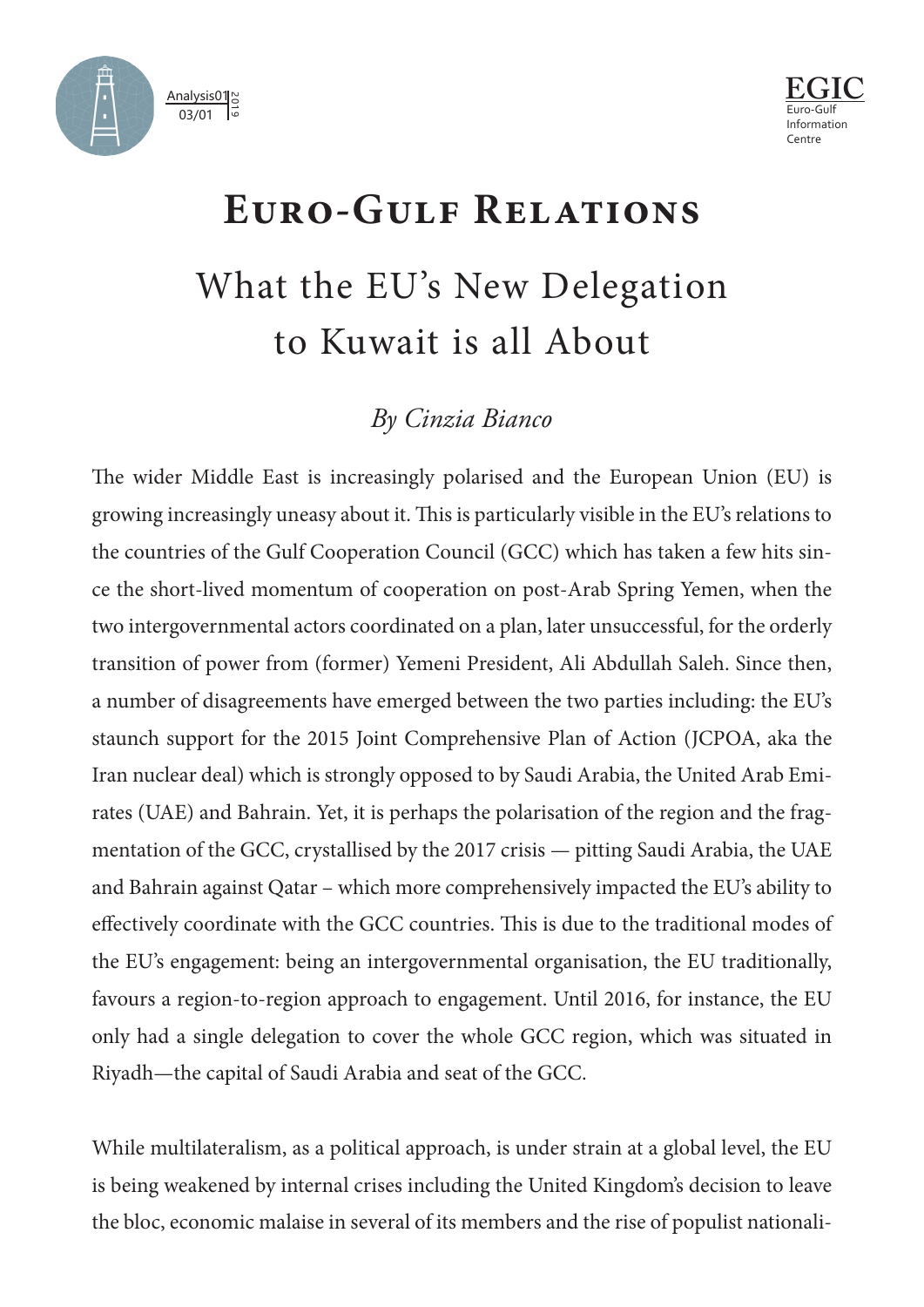sm. These are impairing its already-limited ability to speak coherently in foreign affairs over the interests of individual members. To avert these limitations, the EU's response to relaunch its political engagement in the Gulf region and wider MENA, has manifested in an increased outreach to individual states and a more proactive pursuit of bilateral relations in general. In 2016, the EU opened a delegation to the UAE, situated in Abu Dhabi, as the UAE's impact in the region significantly grew. Then, in December 2018, the EU announced it would soon open another delegation in Kuwait. Arguably, this latest announcement signals key priorities for the European Union in a turbulent region.

Kuwait was the first GCC state to reach a Cooperation Arrangement with the European External Action Service (EEAS)—the EU's foreign service. Signed in 2016, the agreement is comprehensive in scope, providing the framework for increased political and economic cooperation. Alongside the EU's commitment to support Kuwait in its plans for diversification Vision 2035, something which Brussels prioritises across the Gulf region, a high-level political dialogue was established. This reflects a common political vision for the region as well as the appreciation of the EU's for Kuwait's role as a stabilising force.

For instance, Kuwait has shown a willingness to play a diplomatic role in some of the most complex regional situations, including the Qatar crisis and Yemen conflict. As Saudi Arabia, the UAE, Bahrain and Egypt severed relations to Doha, Kuwait was quick to declare its neutrality and expended considerable energies in the attempt to mend relations, including by acting as an intermediary between the parties. Kuwait's Emir, Sheikh Sabah Al-Ahmad Al-Sabah, who was previously the country's Minister of Foreign Affairs (for 40 years), deployed his long diplomatic experience to mediate in an increasingly tense context. Already in 2013-2014 Kuwait had successfully, although temporarily, mediated a similar conflict within the GCC, by getting the parties to agree to a dossier of principles. The EU has also refused to take sides in the context of the GCC crisis, due to its long-standing political and economic relations with all parties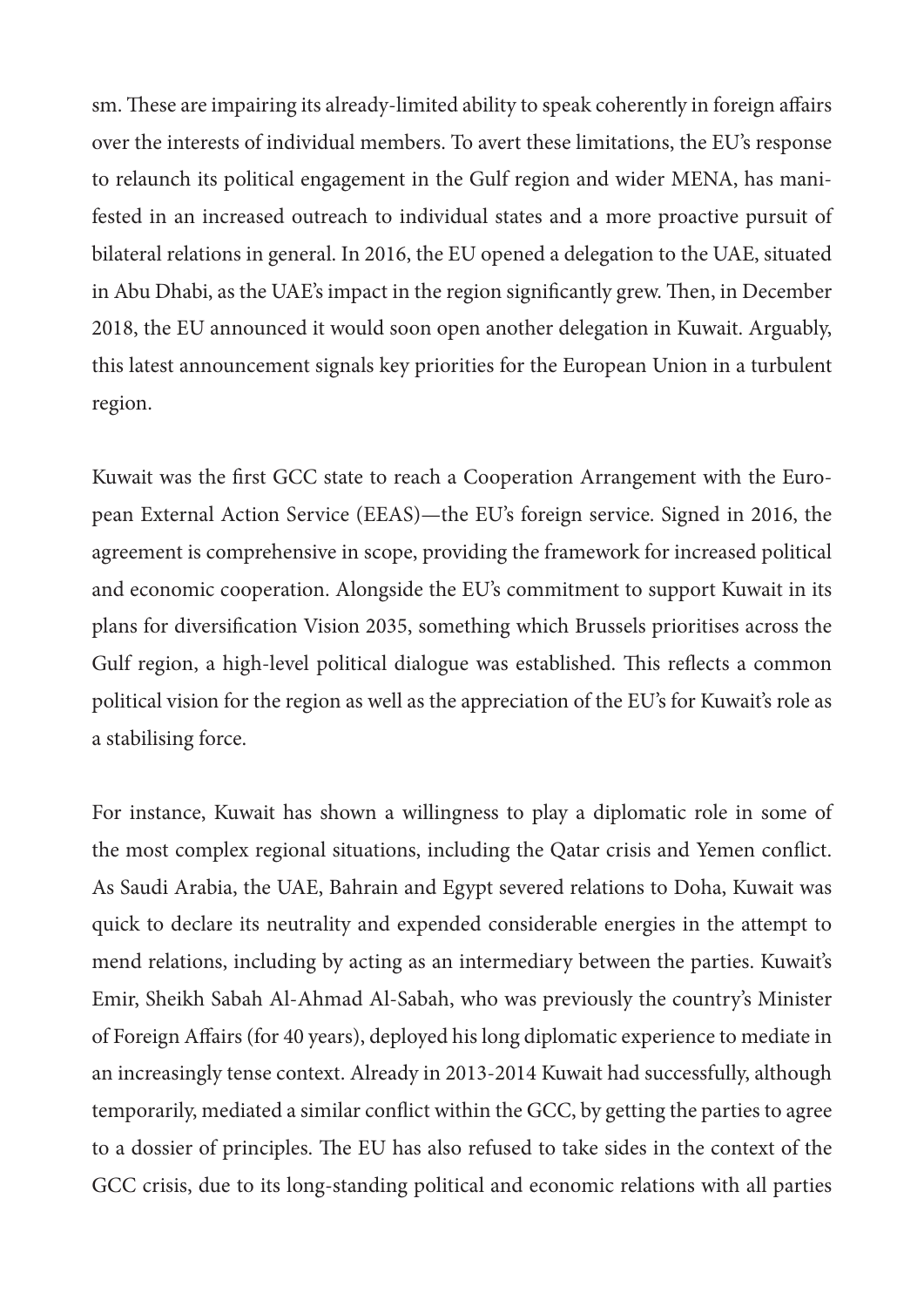involved, and has often expressed its support for Kuwait's role. For a small country like Kuwait, with a diverse population in socio-political and sectarian terms, regional tensions can easily produce domestic repercussions. Hence, Kuwait, arguably, retains a strategic interest in regional stability, as it is conducive to domestic stability. A similar rationale has driven Kuwait's efforts to pursue a political solution in Yemen, one of the theatres of a Saudi-Iran proxy conflict. For instance, the United Nations' peace talks between warring Yemeni parties was hosted in Kuwait City in 2016. In addition, Kuwait has maintained lines of communication open with all sides. Both the Qatar crisis and the Yemen war are crucial issues for the EU—albeit issues in which it lacks significant capabilities to have a game-changing impact. Closer coordination with Kuwait is thus also a way to stay proximate to negotiations on these key issues for the EU.

Kuwait has also been relentless in providing humanitarian aid not only to Yemen, but also to Syria and, indeed, 104 other states, via the United Nations as well as the Kuwait Fund for Arab Economic Development. Just like the EU, which is one of the largest donors in all major regional conflicts, Kuwait believes in the importance of economic development and humanitarian aid as a vehicle of peace and stability. Kuwait and the EU co-chaired the International Conference for the Reconstruction of Iraq in February 2018, where both delivered the highest pledges for financial contribution. Beyond humanitarian aid, both the EU and Kuwait are eager to support the political process in Iraq and to work towards the formation of a stable, functioning and inclusive government after the May 2018 elections. Given its geographic proximity, instability in Iraq can easily spill over into Kuwait and an impoverished and highly-volatile Iraq is inevitably seen as a threat by Kuwait, which was invaded by Saddam Hussein's Iraq in 1990.

Perhaps the most important dossier of cooperation between the EU and Kuwait might be the tuning-out of power struggles in the region, sectarian-flavoured or otherwise. Kuwait itself lacks a sectarian agenda, and aims to preserve harmony between its Sunni majority and a large and influential Shia minority. While Kuwait has also lamented attempts by the Iranian Revolutionary Guard Corps (IRGC) to infiltrate a radical frin